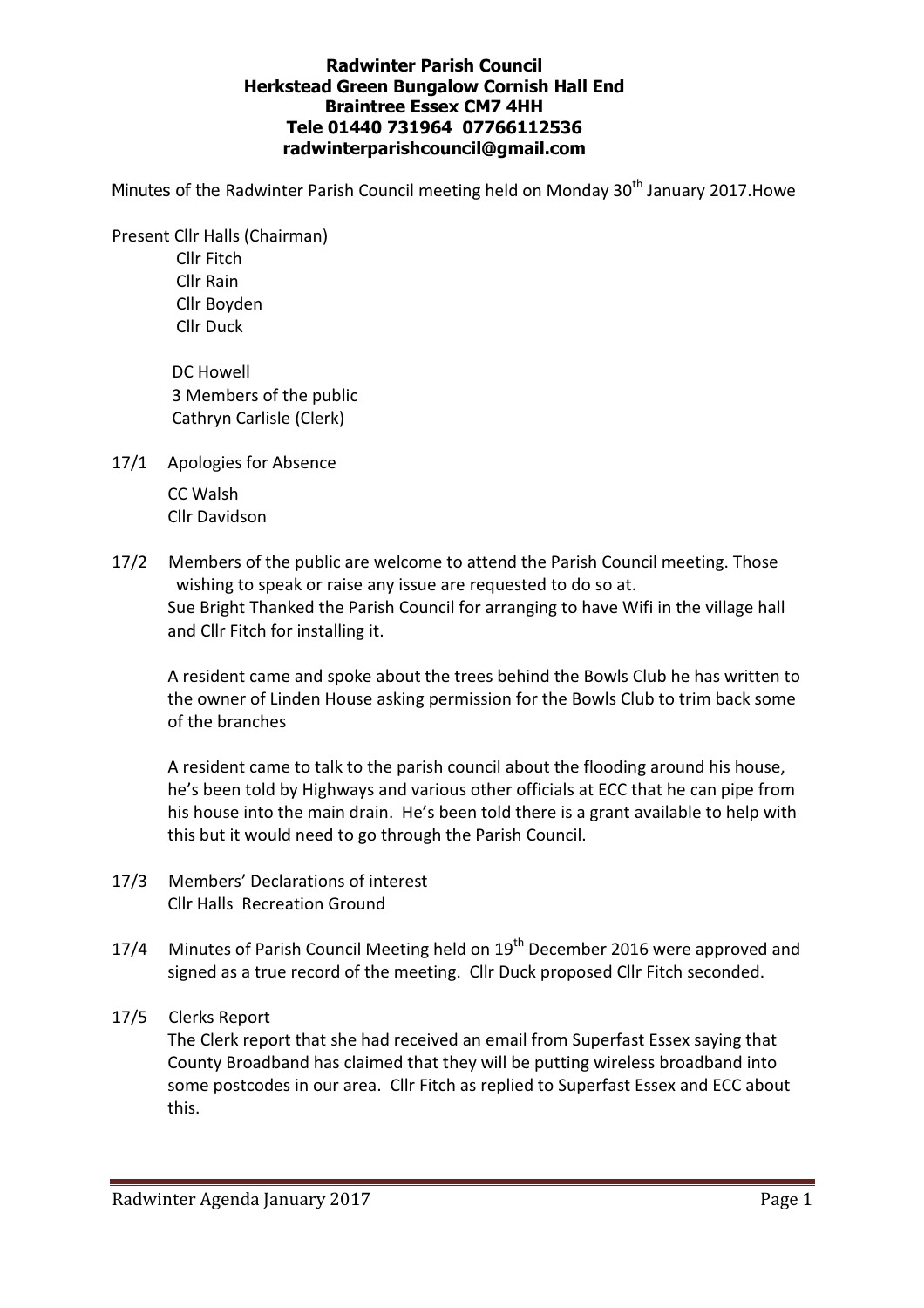The Clerk has received a letter inviting Cllrs to a briefing on Essex Highways on the 13thh March to be held at the DC offices from 5pm – 7pm. The Clerk will be attending.

## 17/6 District Councils Report

The Budget has kept DC Howell busy at the present time. UDC were hoping that they could put a running track up at Carvery Barracks as a joint venture but as the MOD has said that this site is due for closure in the next 10-20 years this probably won't go ahead as UDC won't have an asset once closure.

The DC is having a massive investment of 1.4 million on new dust carts, they also need to spend more money on litter pickers due to the amount of litter left around the district. The DC are also supporting CAB and other Voluntary sectors. The DC still needs to build council houses.

Uttlesford only a 3 large business bring in business rates.

There are 2 by elections coming up.

With regards to the Local Plan the DC need 20 votes for approval at the present time they don't have that, unless we can get this the local plan will have to go to White House for them to decided.

The DC has his new Homes Bonus again next year. The DC has agreed to pay for the drawing up of the plan out of 2016-17 bonus.

#### 17/7 County Councillors

County Councillor report will be put on the website

#### 17/8 Recreation Ground:

#### 17/8.1 Recreation Ground

 The Clerk has secured a grant £3,500 for the widening of the entrance. The Clerk received an email from Sir Johnathan Parker about not putting a fence up at the rear of the new piece of land. The Clerk has passed this on to the recreation ground committee.

Sue Bright had also email the Clerk about the widening of the entrance to the recreation ground as the land now belongs to the Village Hall Charity we need to have something in writing that both the Village Hall Charity and the Parish Council both agree to the widening.

Agreement between the Radwinter Village Hall Charity and Radwinter Parish Council for the Radwinter Village Hall Charity land, on the boundary of the Parish Hall Cottage to be used for the benefit\* of the village in widening the entrance to the Car Park.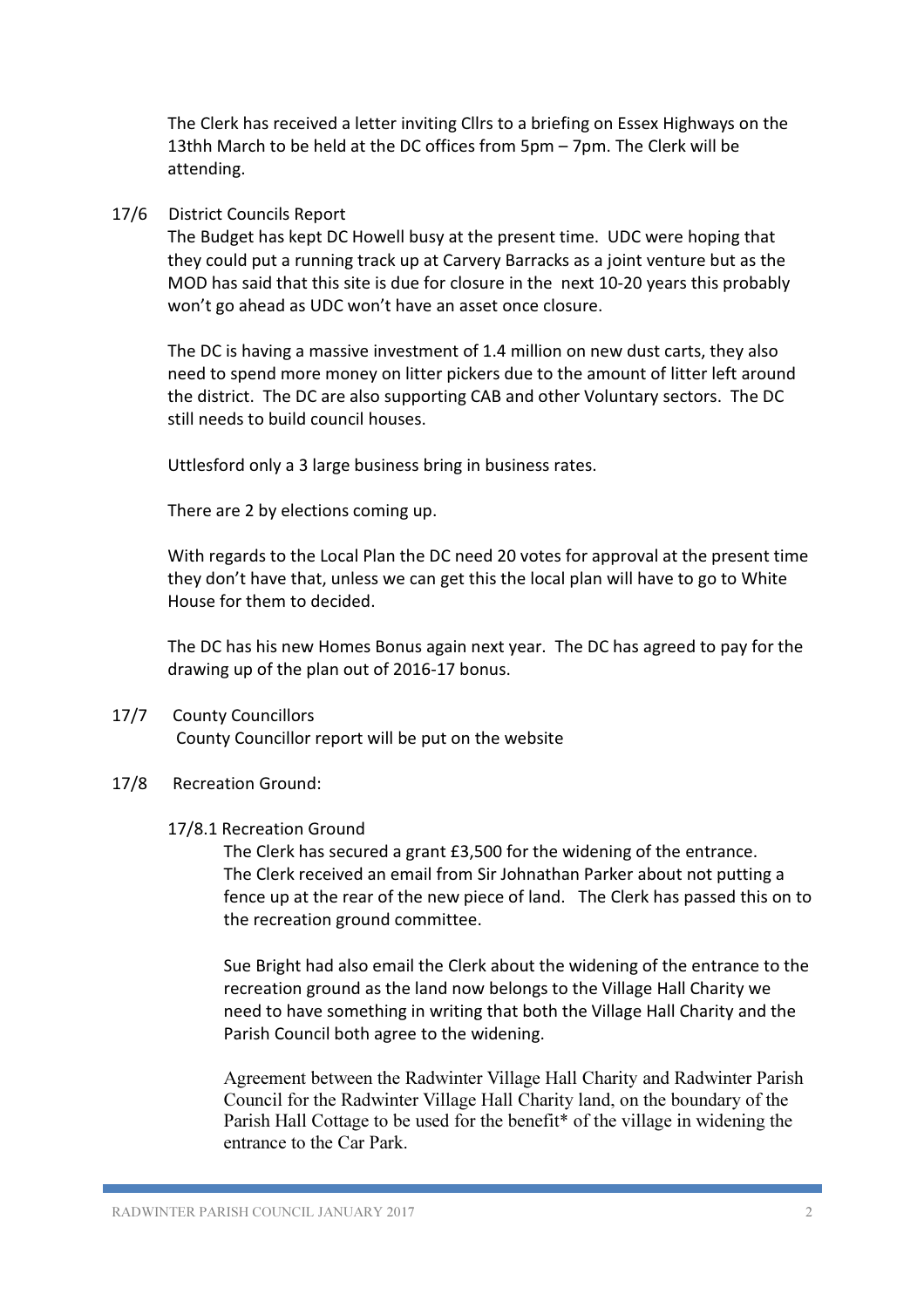The land will be retained by the Radwinter Village Hall Charity and the users of the hall will have use of the Car Park. No rent will be charged for the use of the land as it is also of benefit to the users of the hall.

\*In section 4 of the Radwinter Village Hall Charity Scheme the Objects of the charity state 'purposes for the benefit of the inhabitants'. The widening of the entrance to the car park will make it more accessible for all villagers using the recreation ground and those who use the Village Hall.

The Parish Council agreed that is would be acceptable

## 17/9 Finance:

To agree the following payments:

| 17/9.1                                                                   | Cathryn Carlisle - | salary                | 71  |
|--------------------------------------------------------------------------|--------------------|-----------------------|-----|
| 17/9.2 £102.24                                                           | E-on               | Electricity           | d/d |
| 17/9.3 £48.00                                                            | Cathryn Carlisle   | <b>Clerk Expenses</b> | 72  |
| 17/9.4 £48.38                                                            | A & J Lighting     | Maintenance           | S/O |
| 17/9.4 £30.41                                                            | BТ                 | Telephone             | D/D |
| 17/9.5 £30.00                                                            | Radwinter Hall     | Hall hire             | 73  |
| Payments were approved by all members of the council present. Cllr Fitch |                    |                       |     |

checked the invoices prior to the meeting.

17/9.6 Monthly Budget and Bank

Were approved by all members of the council present. Cllr Fitch check the Bank Statement prior to the meeting.

## 17/10 Recent Planning Applications:

17/10.1 UTT/16/3578/HHF UTT/16/3579/LB Conversion of existing garage to form additional residential space.

> The Old Vicarage Walden Road Radwinter Councillors recommended approval

UTT/16/3603/HHF Conversion of exisiting garage, including single storey rear and first floor front extensions, to provide carer's accommodation. Minerva House Roman Road Radwinter INFO ONLY

UTT/17/0090/FUL Proposed widening of access road including the removal of hedge and demolition of shed/garage. This is a Parish Council planning application

17/10.2 Planning Results

Alleged breach of Planning Control Condition 2 of UTT/13/2950/FUL Flood Lighting Recreation Ground Water Lane.

No lighting has been fitted no action needed.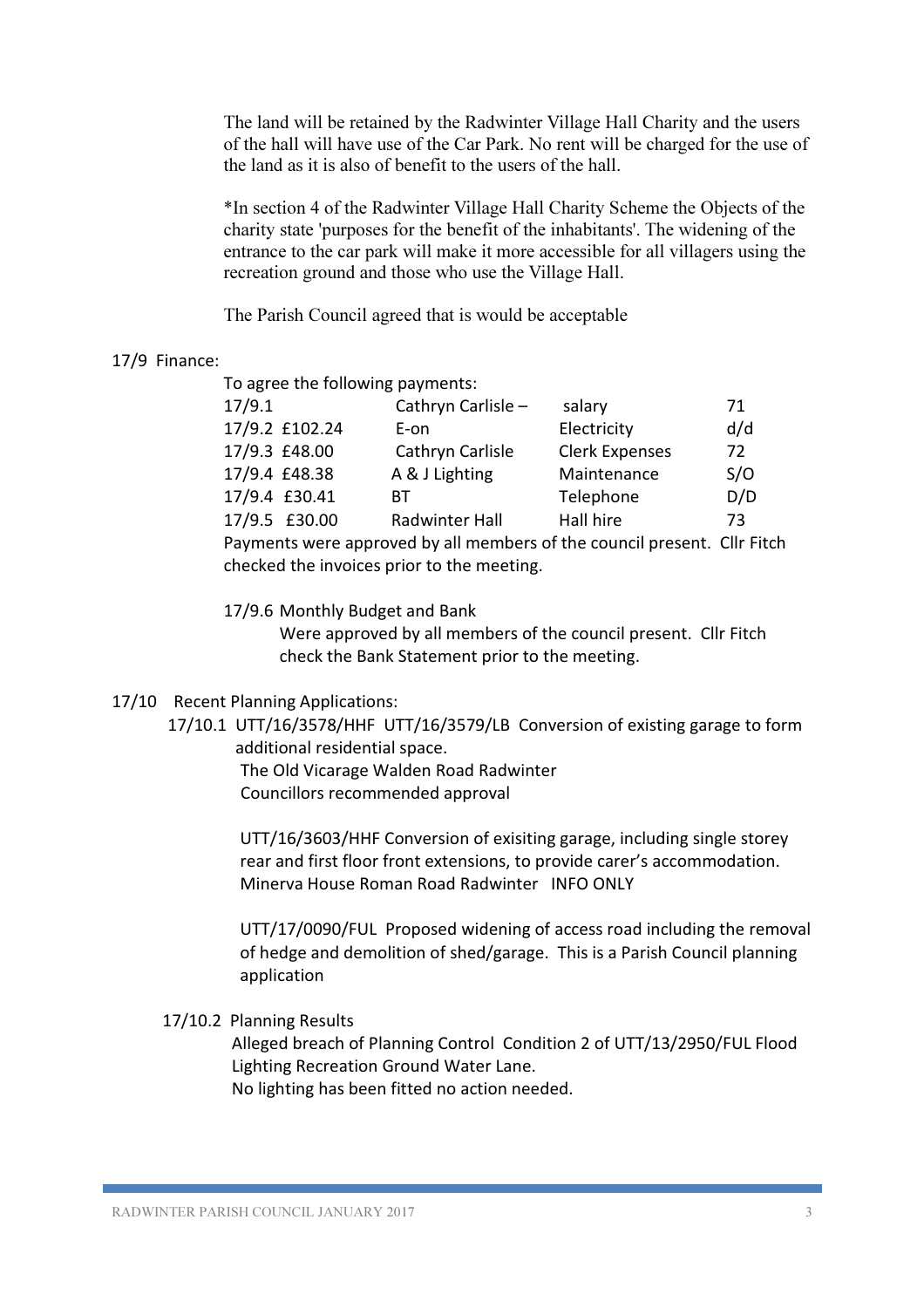17/10.3 New Development of East View

The Clerk has spoken with the Enforcement Officer about the large amount of soil on the flood plain. The Clerk has been told that the soil is being used for top soil for the houses.

The Clerk to write to Enterprise to confirm that this is what is happening to the soil.

The new affordable houses at East View will be with CPH, residents will need to be on Uttlesford Housing Register.

## 17.11 Highways:

- 17.12 Stocking Green update No update
- 17.13 Reports from Councillors with matters affecting the village No Reports
- 17/14 Village Furniture No update
- 17/15 Neighbourhood Plan Cllr Fitch as a few residents interested in helping out with the Plan. Cllr Fitch will look at getting a Steering Group Meeting together.
- 17/16 Where Water Flows Cllr Fitch to put a date forward to get things sorted and start the process
- 17/17 Councillor Vacancy The Clerk has only received one application for the vacancy, Mr David Richardson of Water Lane. The Clerk to invite Mr Richardson to the February meeting.
- 17/18 Nellies Cottage, Maple Lane, CB10 2SR.

Cllrs agreed that The Clerk completes the grant forms.

- 17/19 Ambo Report Articles for Ambo, Superfast Essex, The widening of the Recreation Ground Entrance, Neighbourhood Plan.
- 17/20 Other updates
- 17/21 Date of next Meeting 27<sup>th</sup> February 2017
- 17/22 Matters to be raised by members for the next agenda Community Travel